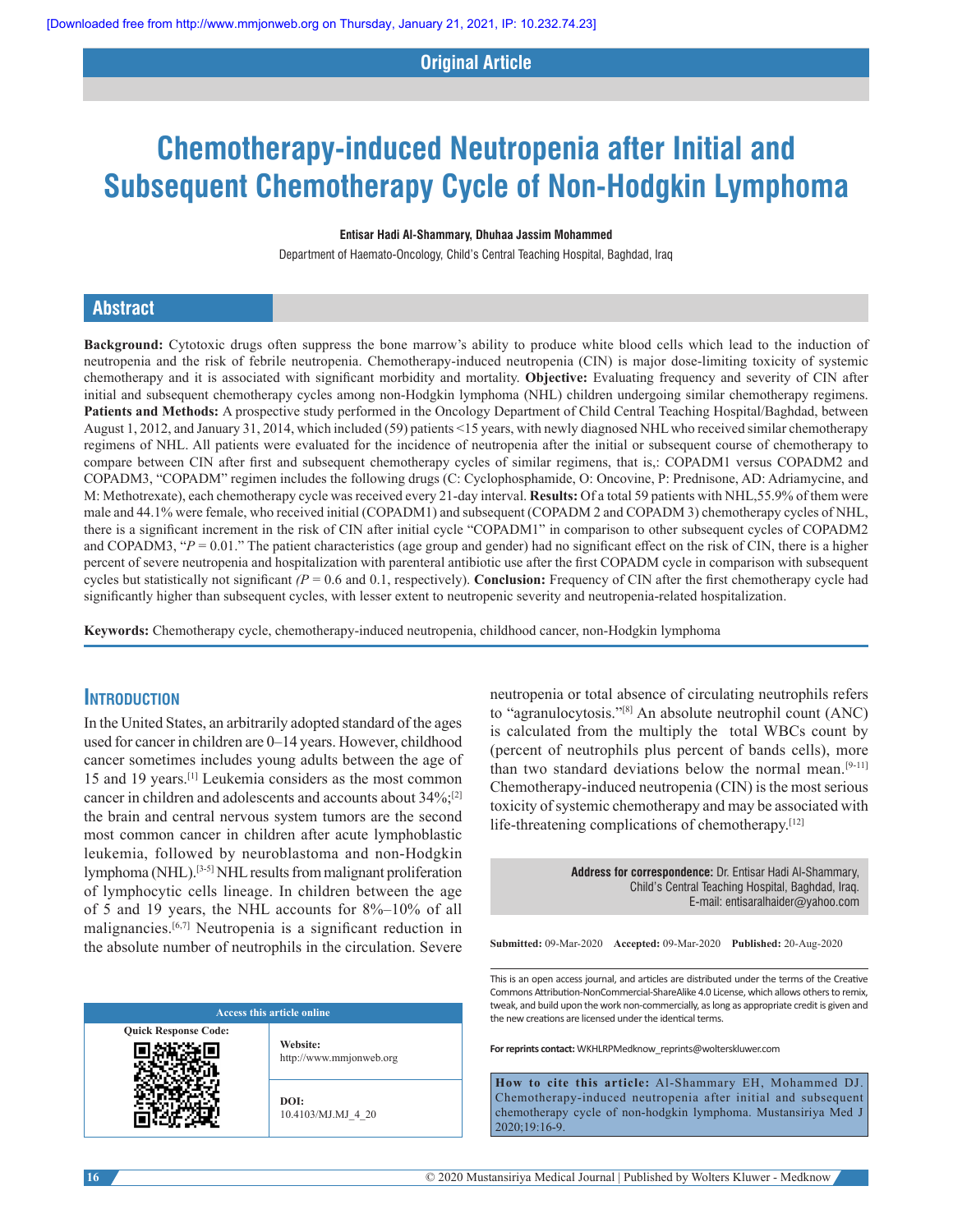Al‑Shammary and Mohammed: Chemotherapy-Induced Neutropenia in Non-Hodgkin Lymphoma

#### **Aim of the study**

The aim was to evaluate the frequency and severity of CIN after the initial and subsequent chemotherapy cycles among NHL children who received the same chemotherapy regimens.

# **Patients and Methods**

A prospective study performed in the Oncology Department of Child Central Teaching Hospital/Baghdad, between August 1, 2012, and January 31, 2014, that included patients <15 years of age, with newly diagnosed NHL who were received chemotherapy regimens for NHL (United Kingdom Children Cancer Study Group Lymphoma Malign B (UKCCSG LMB) NHL protocols which are guidelines for the treatment of B-cell NHL based on the results of the FABLMB 96 study).<sup>[13]</sup> Patients were not eligible for the study included (NHL patients with bone marrow (BM) involvement and patients who were clinically deteriorated during or immediately after the course of chemotherapy due to a recent infection, bleeding, tumor lysis syndrome, or other causes). Of a total of 60 patients with NHL, one patient died before starting chemotherapy due to tumor lysis syndrome, the remaining 59 patients were included in the study and underwent analysis of the study. All 59 NHL patients received 100% of conventional-dose chemotherapy of the same chemotherapy regimen for NHL (UKCCSG LMB, NHL protocol) that included the chemotherapy courses, COPADM1, COPADM2, Cytosar and Methotrexate [CYM1]), CYM2, and COPADM3. Each chemotherapy cycle was received every 21 days, the time from the start of chemotherapy until the day before the start of the next cycle refers to one chemotherapy cycle; neutropenia is defined as ANC <1000/mm<sup>3</sup> , (moderate neutropenia if  $1000 < ANC \ge 500$ , severe neutropenia if ANC <500).<sup>[10]</sup> All patients after received initial or subsequent course of chemotherapy were sent for complete blood count to detect ANC during a period between the last and next chemotherapy cycle, The data were collected from the patients, included name, age, gender, body weight, and surface area, result of BM examination, prechemotherapy ANC, type of chemotherapy regimen, sequence of cycle (initial or subsequent), postchemotherapy ANC (normal ANC, neutropenia, and febrile neutropenia), degree of neutropenia (moderate and severe), hospitalization requirement, and parenteral antibiotic use. In this study, we compared between CIN after first and subsequent chemotherapy cycles of similar regimens, that is,: COPADM1 versus COPADM2 and COPADM3, but we did not compare with other subsequent chemotherapy

cycles of different regimens for NHL like "CYM" regimen. NOTE: All participate patients did not receive prophylaxis of granulocyte‑colony stimulating factor (G‑CSF) for the prevention of CIN.

#### **Statistical analysis**

Statistical analysis estimation was based on a *P* value that is estimated by using (IBM SPSS Statistics for Windows, Version 24.0. Armonk, NY: IBM Corp) program, included A word processing, Database and statistics program for public health to estimated P value for each comparison groups. A significance level of *p*-value if it's less than 0.05).

## **Results**

Of a total 59 patients with NHL, 33 (55.9%) of them were male and 26 (44.1%) female, all were received initial chemotherapy cycle of COPADM 1, one of them died after the complete course of COPADM 1, the remaining (58) continued in the analysis of the study and received subsequent chemotherapy cycles, Table 1 shows demographic criteria of the patients.

There is a significant increment in the risk of CIN after the initial cycle of COPADM "COPADM1" in comparison to other subsequent cycles (COPADM2 and COPADM3),  $P = 0.01$ , [Table 2].

The age and gender had no significant effect on the frequency of CIN after chemotherapy regimens of NHL[Tables 3 and 4].

In general, the frequency of severe neutropenia is more than moderate neutropenia after both first and subsequent cycles with still lower mean severity of neutropenia and higher percent of severe neutropenia after the first COPADM cycle than subsequent cycles, but statistically no significant difference  $(P = 0.06)$  [Table 5].

The frequency of hospitalization and parenteral antibiotic use of NHL patients due to CIN was higher after COPADM1 than COPADM2 and COPADM3, but statistically no significant  $(P = 0.1)$  [Table 6].

#### **Discussion**

Many myelosuppressive chemotherapy regimens are a risk for febrile neutropenia. In this study, we assessed the effectiveness of therapy phases (early and subsequent chemotherapy cycles) on the frequency of CIN, severity, hospitalization, and anti-infective requirement.

The present study confirms that generally, the frequency of CIN among patients who received different chemotherapy cycles

|                                           |                     |                     | Table 1: Demographic distribution of patients with non-Hodgkin lymphoma included in the study |                             |
|-------------------------------------------|---------------------|---------------------|-----------------------------------------------------------------------------------------------|-----------------------------|
| <b>Chemotherapy cycles</b>                | <b>Total number</b> | Age (years) (range) | Age (years), mean $\pm$ SD                                                                    | Gender (male/female), n (%) |
| COPADM1                                   | 59                  | $1.5 - 10$          | $5.25 \pm 1.9$                                                                                | 33(55.9)/26(44.1)           |
| COPADM2                                   | 58                  | $2.58 - 10$         | $5.5 \pm 1.8$                                                                                 | 32(55.2)/26(44.8)           |
| COPADM3                                   | 58                  | $2.58 - 10$         | $5.5 \pm 1.8$                                                                                 | 32(55.2)/26(44.8)           |
| $\sim$ $\sim$ $\sim$ $\sim$ $\sim$ $\sim$ |                     |                     |                                                                                               |                             |

SD: Standard deviation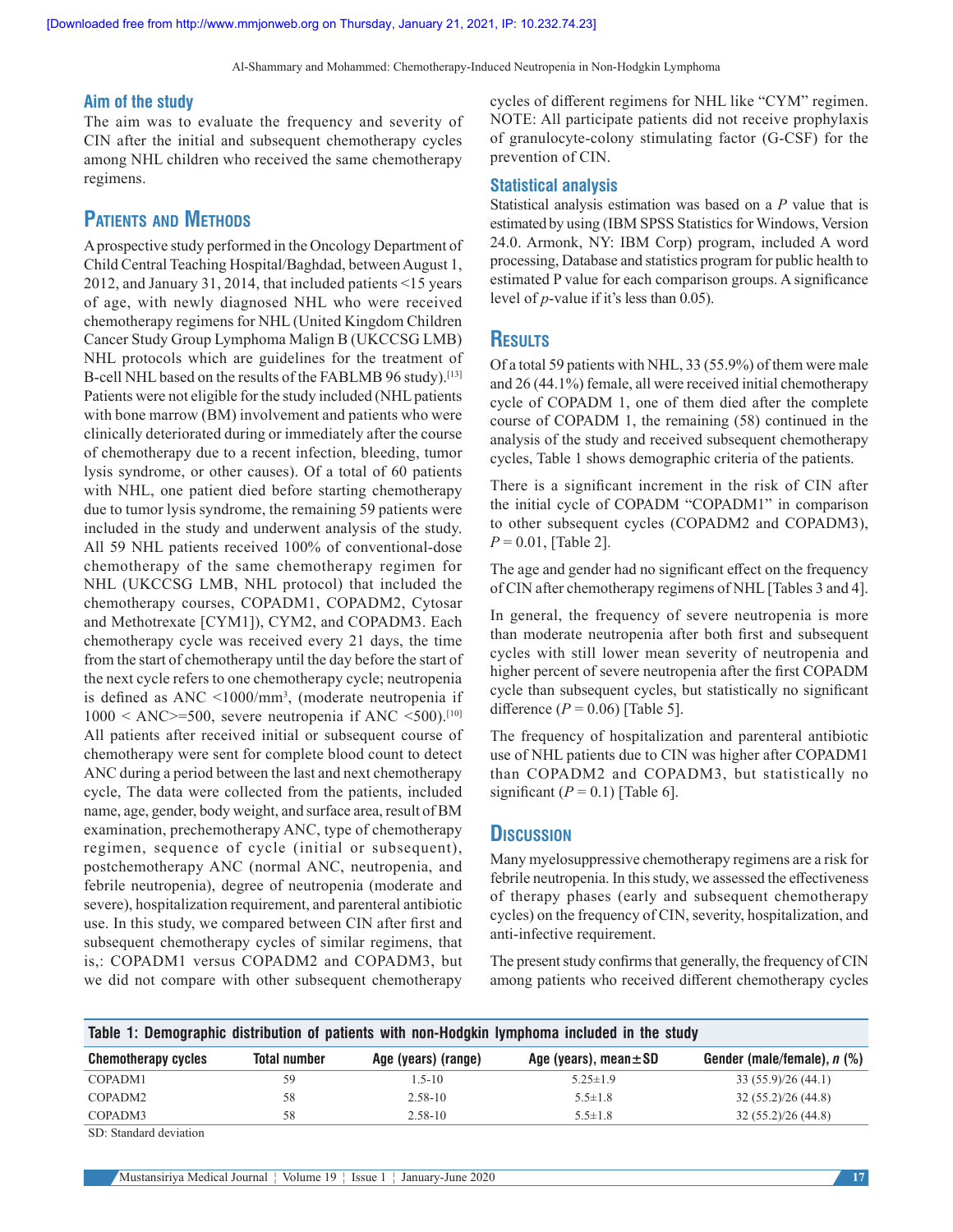was high, with significant increment in the risk of neutropenia after "COPADM1" (first cycle) in comparison with subsequent cycle  $(P = 0.01)$ . This reduction in risk of CIN after subsequent cycles could be related to more supportive care and patient's tolerance in subsequent chemotherapy phases, in addition to

| Table 2: Frequency of neutropenia after initial and |  |
|-----------------------------------------------------|--|
| subsequent chemotherapy cycles of non-Hodgkin       |  |
| lymphoma patients                                   |  |

| <b>Chemotherapy</b><br>cycles | n  | <b>Number of neutropenic</b><br>patients, $n$ $(\%)$ | P    |
|-------------------------------|----|------------------------------------------------------|------|
| COPADM1                       | 59 | 42(71.2)                                             | 0.01 |
| COPADM <sub>2</sub>           | 58 | 31(53.5)                                             |      |
| COPADM3                       | 58 | 28(48.3)                                             |      |

### **Table 3: Frequency of chemotherapy‑induced neutropenia in relation to age groups**

| Chemotherapy<br>cycles | <b>Variables</b>   | Number of neutropenic<br>patients, $n$ (%) | P    |
|------------------------|--------------------|--------------------------------------------|------|
| COPADM1                | Age groups (years) |                                            |      |
|                        | $<$ 5              | 20/27(74)                                  | 0.65 |
|                        | >5                 | 22/32 (68.75)                              |      |
| COPADM <sub>2</sub>    | Age groups (years) |                                            |      |
|                        | $<$ 5              | 14/26(53.8)                                |      |
|                        | >5                 | 17/32(53)                                  |      |
| COPADM3                | Age groups (years) |                                            |      |
|                        | $<$ 5              | 13/26(50)                                  | 0.80 |
|                        | >5                 | 15/32 (46.9)                               |      |
|                        |                    |                                            |      |

**Table 4: Frequency of chemotherapy‑induced neutropenia in relation to gender**

| <b>Chemotherapy</b><br>cycles | <b>Variables</b> | <b>Number of neutropenic</b><br>patients, n (%) | P    |
|-------------------------------|------------------|-------------------------------------------------|------|
| COPADM1                       | Gender           |                                                 |      |
|                               | Male             | 23/33(69.7)                                     | 0.77 |
|                               | Female           | 19/26(73)                                       |      |
| COPADM <sub>2</sub>           | Gender           |                                                 |      |
|                               | Male             | 18/32(56.3)                                     | 0.63 |
|                               | Female           | 13/26(50)                                       |      |
| COPADM3                       | Gender           |                                                 |      |
|                               | Male             | 16/32(50)                                       | 0.77 |
|                               | Female           | 12/26(46)                                       |      |

that all patents with NHL usually receive ( Cyclophosphamide Oncovine Prednisone [COP] reduction) chemotherapy cycle before COPADM1, which may be another cause of increase percent of CIN after COPADM1.

A retrospective analysis by Lyman *et al*. [14] of data on 577 patients with non-Hodgkin's lymphoma found that 62% of the initial occurrences of febrile neutropenia were in the first cycle. Another study for Lyman *et al*. [15] who reviewed CIN in patients with NHL and other malignancies and showed that the risk of febrile neutropenia was more after the first cycle than subsequent cycles. The studies by Chan *et al*. [16] and Martín *et al*. [17] were consistent with the current study and reported that the initial chemotherapy cycle associated with more risk of febrile neutropenia. Furthermore, Vogel *et al*. [18] found that the frequency of febrile neutropenia more after initial chemotherapy cycle compared with subsequent cycles (11% for cycles 1 while 2%, 2%, and 1% for cycles 2, 3, and 4, respectively), and (67%) of all febrile neutropenic events occurred in the first chemotherapy cycle.

In the current study, there is no significant association between patient characteristics (age group and gender) and risk of CIN after different phases of chemotherapy cycles; Badr *et al*. [19] reported that no significant correlation between ANC and any of the patient-specific characteristics, such as age  $(P = 0.16)$ and genders (male vs. female,  $216.3 \pm 140.3$  vs.  $234.5 \pm 114.8$ , respectively;  $P = 0.47$ ).

This study found the lower mean severity of neutropenia and a higher percent of severe neutropenia was after the first chemotherapy cycle "COPADM1" than subsequent cycles.

Bastion *et al*. [20] assessed the incidence of severe neutropenia after chemotherapy in NHL patients and reported that 43%–68% of all with severe neutropenia were in the first cycle. Crawford *et al*.<sup>[21]</sup> found that the incidence of severe neutropenia (ANC < 500/mm<sup>3</sup> ) in cycle 1 was 96% versus 77% for overall cycles.

The present study found that (64.3%) of neutropenic patients required hospitalization after the first cycle which was higher percent than subsequent cycles.

The higher percent of CIN and its severity after the first chemotherapy cycles "COPADM1" could be the reason for increased percent of neutropenia‑related hospitalization and

#### **Table 5: The severity of neutropenia after initial and subsequent chemotherapy cycles of non‑Hodgkin lymphoma patients**

| <b>Chemotherapy</b><br>cycles | Number of<br>neutropenic patient | ANC of neutropenic<br>patients, mean $\pm$ SD | Severity of neutropenia (moderate<br>$500 - 1000$ ; severe $< 500$ ) | $n$ (%)     |
|-------------------------------|----------------------------------|-----------------------------------------------|----------------------------------------------------------------------|-------------|
| COPADM1                       | 42                               | $262.8 \pm 170.1$                             | $500 - 1000$                                                         | 9/42(21.4)  |
|                               |                                  |                                               | < 500                                                                | 33/42(78.6) |
| COPADM2                       | 31                               | $302.3 \pm 183.6$                             | $500 - 1000$                                                         | 12/31(38.7) |
|                               |                                  |                                               | < 500                                                                | 19/31(61.3) |
| COPADM3                       | 28                               | $345 \pm 127.1$                               | $500 - 1000$                                                         | 11/28(39.3) |
|                               |                                  |                                               | < 500                                                                | 17/28(60.7) |

*P*=0.06. SD: Standard deviation, ANC: Absolute neutrophil count